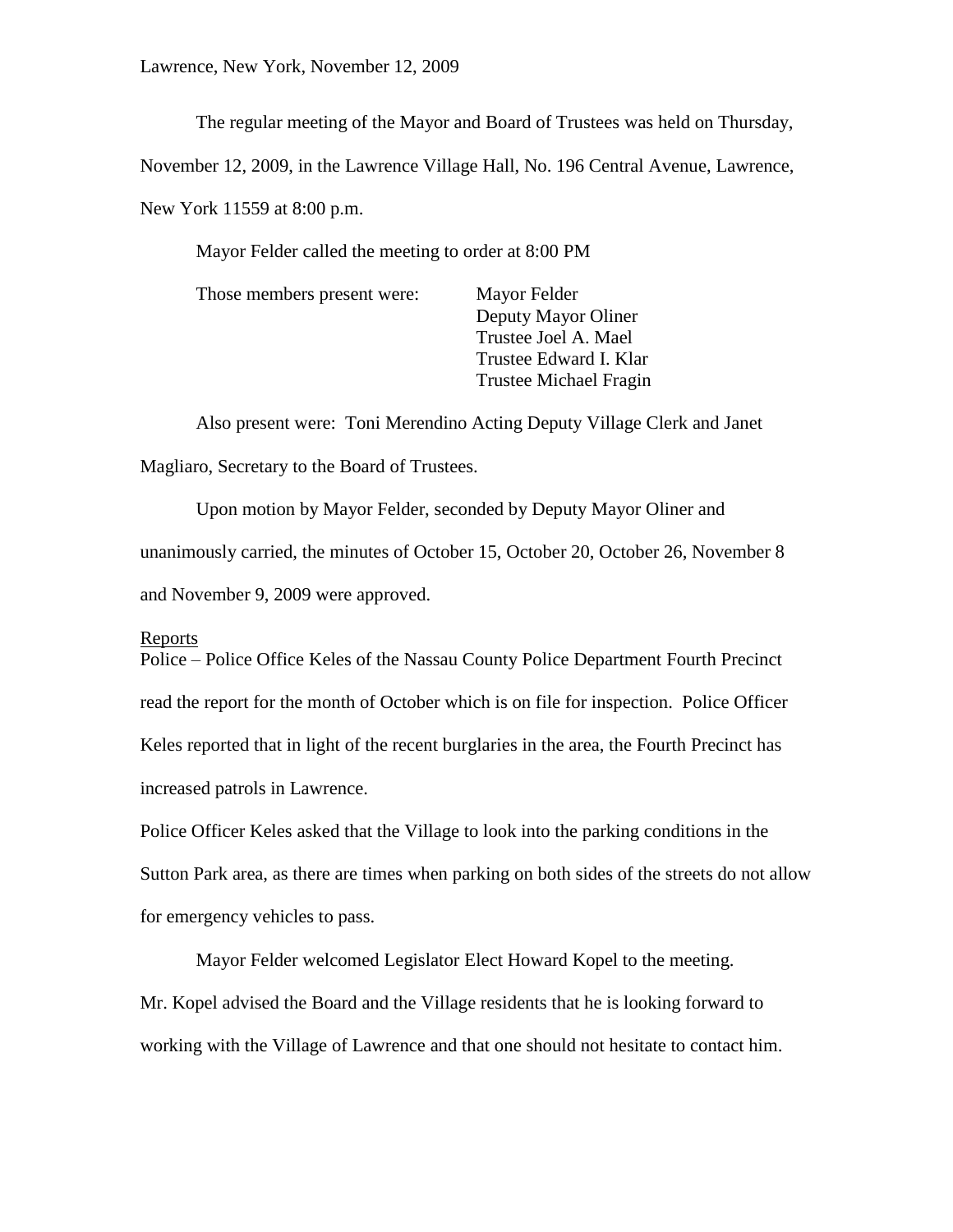Fire- Trustee Fragin reported on the activities of the Lawrence Cedarhurst Fire Department for the month of October. Report is on file in Village hall for inspection. Finance – Trustee Mael asked Trustee Klar to look into the category 'depreciation' as shown on the monthly Treasurer's report.

Upon motion by Trustee Mael, seconded by Trustee Fragin, and unanimously carried, Abstract #'s General Fund 577, Trustee Fund 220, Payroll Fund 2248-2250 were approved with the following modifications:

Cameron Engineering Invoices relating to TRC/CAP – Total of \$10,000 authorized to be paid for this project.

Cameron Engineering invoices relating to: 214 Harborview South and 29 Muriel Avenue pending further investigation.

Mrs. Kim Klappel asked Trustee Mael what effect the recent lawsuit will have on the village receiving bonding on the sewer consolidation. Trustee Mael advised that upon advice of counsel, the matter cannot be discussed.

Recreation – Trustee Klar gave a verbal report on the activities at the recreation facility. Following are minutes to the October 22, 2009 Park Commission meeting.

*The work session meeting of the Park Commission was held on Thursday October 22, 2009 at the Lawrence Village Country Club. Those members present were, Chairman Barry Schwartz, Commissioners: Howard Siskind, Howard Teitelbaum, Martin Levi, Francine Sicklick and Barry Mayer. Also in attendance was, Frank Argento, Joanne Mileo. Those absent were Vice Chairman Jeffrey Lederman, Commissioners, Edward Klar, and Michael Levine.*

*Chairman Barry Schwartz made a motion to open the work session at 7:30pm.* 

**The Park Commission went out of work session and into Public session at 8:00pm.**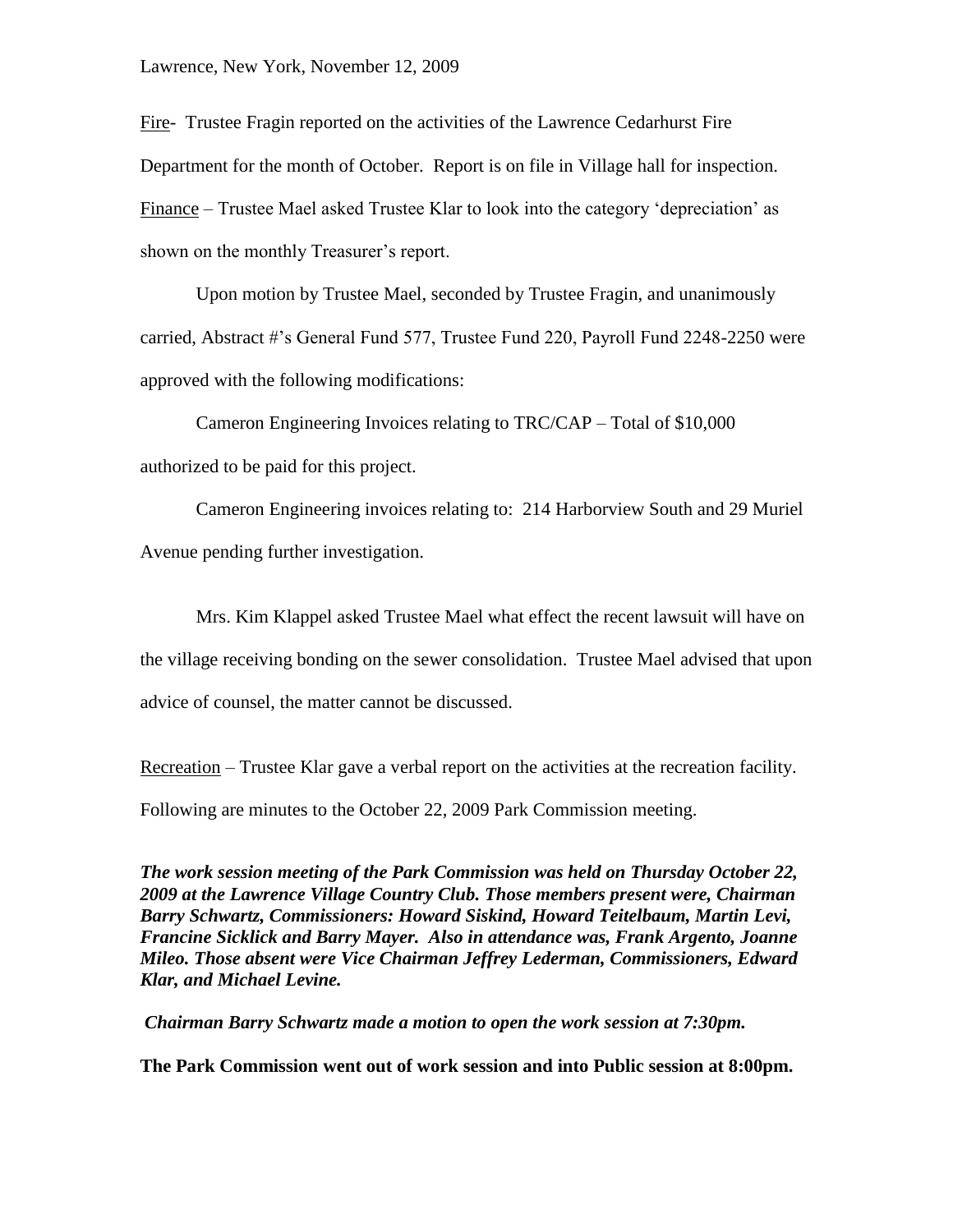## **Commissioner Howard Teitelbaum gave the following report for Golf:**

Regular routine maintenance is taking place on the golf course. We are aerating the fairways. Due to the recent storm the driving range fence was damaged, we had salt water damage on the holes 1, 10, 17, & 18; luckily we are in the process of aerating which will lessen the salt water damage. We continue to take in new members to date. We have **(1) full time, (6) Weekdays plus Sat, Sun & Holiday pm non/res. (6) new spouses (3) Weekday non/res. Total 16 new members.**

We continue to have interest in membership. We will pick up the advertising campaign after the new year for next season.

## **Commissioner Martin Levi gave the following report for Tennis:**

The Lawrence Girls tennis team ended on Oct  $14^{\text{th}}$ . Courts 1, 3, 4  $\&$  9 have been shut down. The painting of the tennis shack ceiling has been completed. We will be closing remaining courts on November  $2<sup>nd</sup>$  and final cleanup will begin.

## **Commissioner Siskind gave the following report for the Marina:**

We are preparing the ice eaters for the winter storage season. Winter storage letters have been mailed out and we have received several requests for winter storage. The marina main entrance gate was damaged and is now in the process of being replaced.

## **Commissioner Howard Siskind gave the following report for Catering:**

Commissioner Siskind reported that Mezza on the Green restaurant will be featuring a new menu beginning November 2009. They will be offering Pub Style food on their menu.

## **Frank Argento gave the following Managers Report:**

Frank Argento made reference to the report he submitted to the Mayor, Board of Trustees and the Park Commission regarding the 21 full time staff members and their functions here at the recreational facility. He stated how proud he is to have a staff that through mutual cooperation goes well beyond any job description for the best interest of the members and residents of this facility.

## **Chairman Barry Schwartz adjourned the regular meeting of the Park Commission at 8:45pm**

Minutes recorded by: Joanne Mileo

\_\_\_\_\_\_\_\_\_\_\_\_\_\_\_\_\_\_\_\_\_\_\_\_\_\_\_\_\_\_\_\_

Trustee Klar made a motion to amend the minutes of the September 10, 2009

Board of Trustees meeting to withdraw the approval for Mrs. Merendino and Mr.

Argento to attend the two conferences requested. Mr. Ciaravolo's request to attend a

conference is hereby denied. Motion was seconded by Deputy Mayor Oliner and

unanimously carried.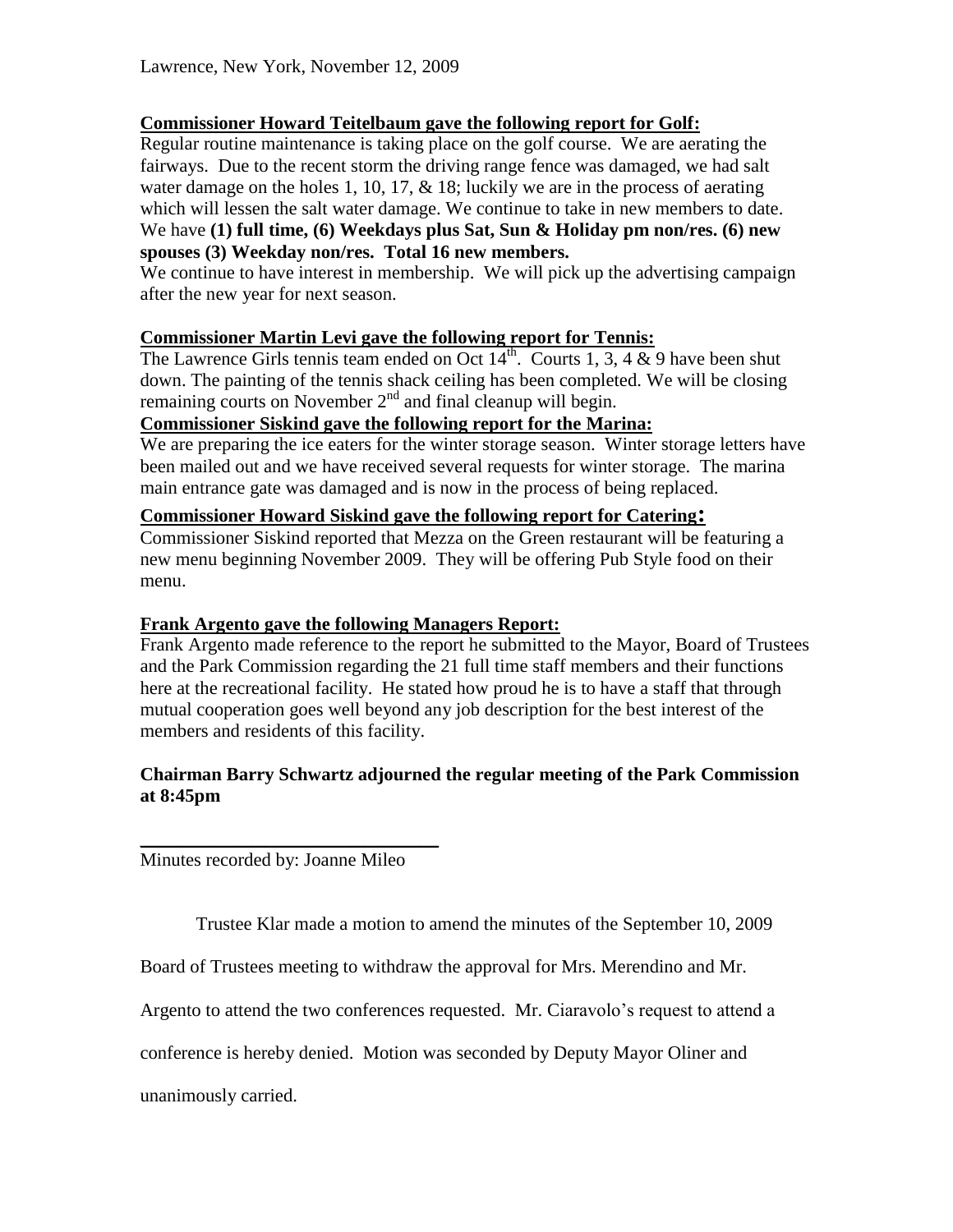Trustee Klar asked that he take New Business Item 4 out of order.

Upon motion by Trustee Klar, seconded by Trustee Mael and unanimously carried, 2010

Tennis and Marina rates were approved as follows:

|                  | Tennis                                                                                 | 2010 Rates |
|------------------|----------------------------------------------------------------------------------------|------------|
| T1               | Full privilege resident                                                                | 850.00     |
| T1N              | Full privilege non-resident (T1N only one member per family)                           | 1,250.00   |
| T2               | Weekday plus weekend & holiday PM resident                                             | 750.00     |
| T <sub>2</sub> N | Weekday plus weekend & holiday PM non-resident                                         | 1,100.00   |
| T <sub>3</sub>   | Weekday resident                                                                       | 700.00     |
| T3N              | Weekday non-resident                                                                   | 1,050.00   |
| T4               | Resident-Junior ages 10 through 17                                                     | 70.00      |
| T <sub>4</sub> N | Non-resident Junior ages 10 through 17                                                 | 140.00     |
| T5               | Resident Intermediate ages 18 through 25 (full-time student)                           | 140.00     |
| T5N              | Non-resident Intermediate ages 18 through 25 (full-time student)                       | 210.00     |
| T <sub>12</sub>  | Husband/wife resident (T1 $&$ T2) <sup>*</sup>                                         | 1,300.00   |
|                  | *Please note (T12) resident membership is a special rate for husbands & wives.         |            |
|                  | This membership includes $(1)$ one $(T1)$ Full Privilege Resident and $(1)$ one $(T2)$ |            |
|                  | Weekday plus Saturday, Sunday & Holiday afternoon membership.                          |            |
|                  | T12N Husband/wife non-resident $(T1N & T2N)^*$                                         | 1,700.00   |
|                  | *Please note (T12N) non-resident membership is a special rate for husbands $\&$        |            |
|                  | wives. This membership includes (1) one (T1N) Full Privilege Non-Resident              |            |
|                  | and (1) one (T2N) Weekday plus Saturday, Sunday & Holiday afternoon membership.        |            |
|                  |                                                                                        |            |

All non-resident Junior and Intermediate non-resident tennis memberships must be a son or daughter of a tennis member.

## **Court Fees (resident recreation permit holders)**

| Adults                          | 10.00 |
|---------------------------------|-------|
| <b>Juniors</b>                  | 5.00  |
| Adult guest fees                | 15.00 |
| Junior guest fees               | 8.00  |
| Adult tennis recreation permit  | 50.00 |
| Junior tennis recreation permit | 20.00 |

| ZUTU Marina Rates |                                                      |  |
|-------------------|------------------------------------------------------|--|
| $A3 - A11$        | \$2300.00 PLUS \$112.00 A FOOT FOR EACH FOOT OVER 30 |  |
|                   | <b>FEET</b>                                          |  |
| $A12 - A17$       | \$2300.00 PLUS \$112.00 A FOOT FOR EACH FOOT OVER 25 |  |
|                   | <b>FEET</b>                                          |  |
| $A18 - A25$       | \$1480.00 PLUS \$74.00 A FOOT FOR EACH FOOT OVER 20  |  |
|                   |                                                      |  |

# **2010 Marina Rates**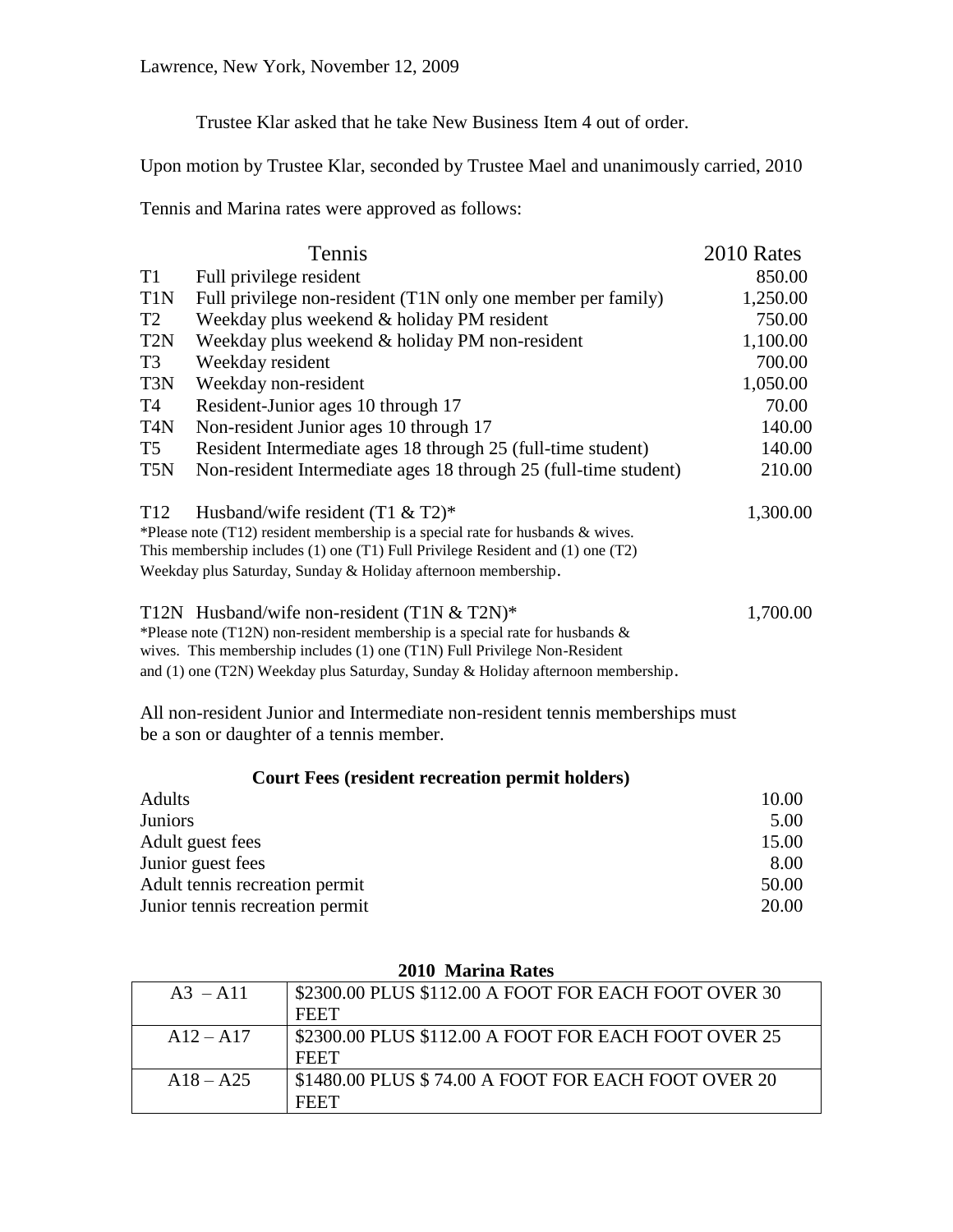| $A26 - A34$                                                         | \$2300.00 PLUS \$112.00 A FOOT FOR EACH FOOT OVER 25 |
|---------------------------------------------------------------------|------------------------------------------------------|
|                                                                     | <b>FEET</b>                                          |
| $A35 - A54$                                                         | \$1480.00 PLUS \$74.00 A FOOT FOR EACH FOOT OVER 20  |
|                                                                     | <b>FEET</b>                                          |
| $A55 - A60, C4$                                                     | \$1,040.00 FOR BOATS UNDER 20 FEET ONLY              |
| $A61 - A68$                                                         | \$950.00 FOR BOATS UNDER 20 FEET ONLY                |
| $B1 - B35$                                                          | \$2900.00 PLUS \$112.00 A FOOT FOR EACH FOOT OVER 30 |
|                                                                     | <b>FEET</b>                                          |
| $B36 - B43$                                                         | \$4600.00 PLUS \$112.00 A FOOT FOR EACH FOOT OVER 40 |
|                                                                     | FT./PLUS                                             |
|                                                                     | \$190.00 A FOOT FOR EACH FOOT OVER 50 FEET           |
| $B44 - B49$                                                         | \$2300.00 PLUS \$112.00 A FOOT FOR EACH FOOT OVER 25 |
|                                                                     | <b>FEET</b>                                          |
| C1                                                                  | \$2200.00 PLUS \$112.00 A FOOT FOR EACH FOOT OVER 30 |
|                                                                     | <b>FEET</b>                                          |
| C <sub>5</sub> , C <sub>6</sub> , C <sub>11</sub> , C <sub>12</sub> | \$2800.00 PLUS \$112.00 A FOOT FOR EACH FOOT OVER 30 |
|                                                                     | <b>FEET</b>                                          |
| $C7 - C10$                                                          | \$2200.00 PLUS \$112.00 A FOOT FOR EACH FOOT OVER 25 |
|                                                                     | <b>FEET</b>                                          |
| $C13 - C21$                                                         | \$2300.00 PLUS \$112.00 A FOOT FOR EACH FOOT OVER 30 |
|                                                                     | FEET                                                 |
| <b>JET SKI</b>                                                      | \$340.00                                             |

Non-Residents:

The foregoing are the rates for residents. For non-residents, there is an additional charge of: \$1050.00 for boats of 40 feet and over, \$760.00 for boats of 30 feet to less than 40 feet: \$500.00 for all others. Any tender or dinghy of not more that 14 feet in length with or without power, which is not kept on davits or stored aboard a principal vessel, shall pay a rental of \$155.00 for the privilege of being kept within the confines of the slip or berth.

Trustee Klar announced that no action is being taken on the proposed new golf

category as submitted by the park commission at this time; pending further review.

## Sanitation - No Report

Nassau County Office of Emergency Management – Trustee Mael urged the village to

secure possibly 2 or 3 employees as liaison to the NCOEM.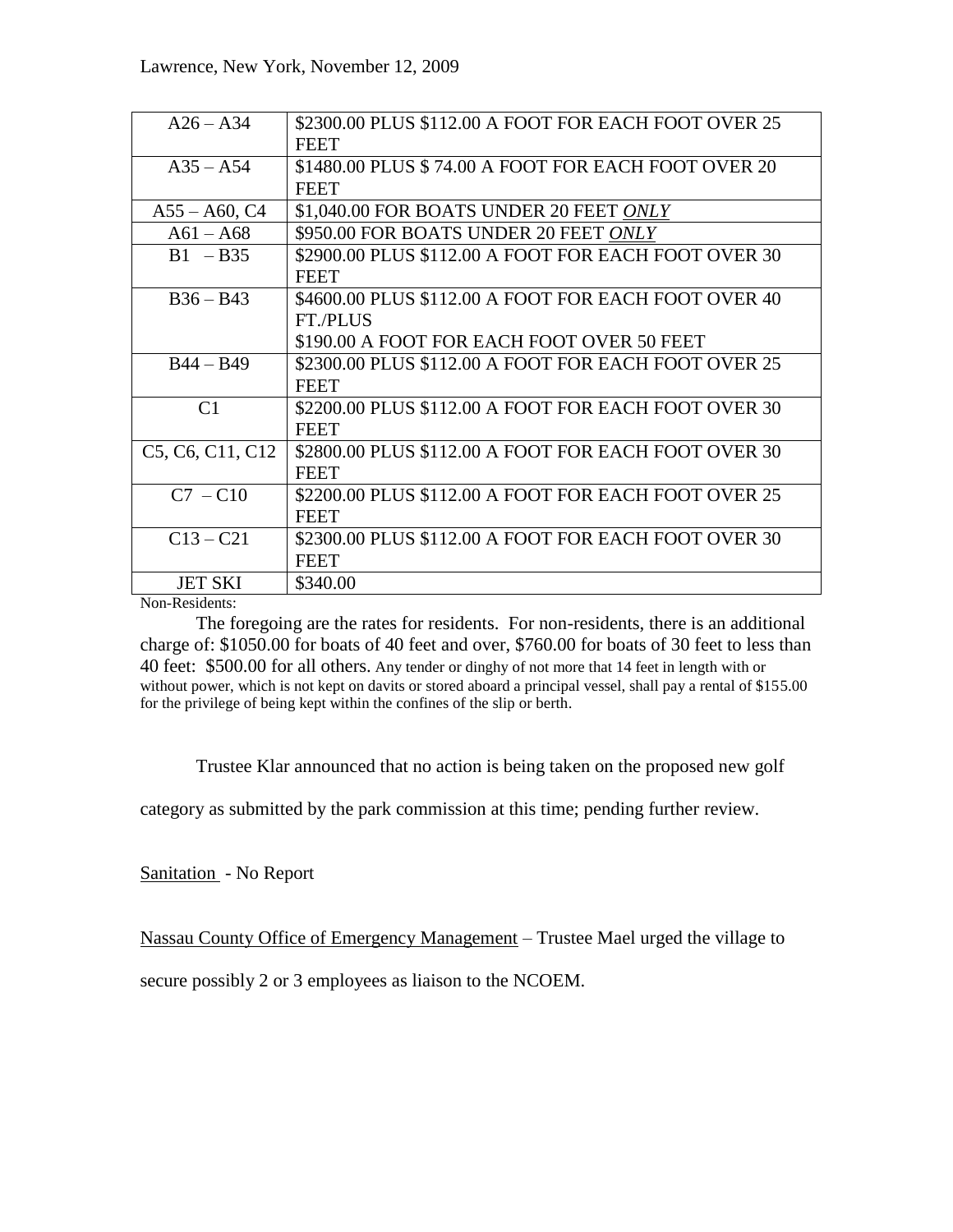#### **OLD BUSINESS**

Item 1 - Request from Nassau County Auxiliary Police

Board Action: Mayor Felder made a motion that the Village donate \$6,000 to the Nassau County Auxiliary Police, which was seconded by Deputy Mayor Oliner.

Trustee Fragin requested an additional increase of \$6,000.Deputy Mayor Oliner did not think the village is in a position to approve such funds without more information from the auxiliary police as to where funds are being distributed.

After a discussion on the matter, Mayor Felder volunteered to speak with Mr. Danny Gluck of the auxiliary police in an attempt to receive answers to all the concerns of the board.

Upon motion by Trustee Mael, seconded by Deputy Mayor Oliner the matter was tabled.

#### **NEW BUSINESS**

Item 1 – Resolution – Residency Requirement

Board Action: Upon motion by Mayor Felder seconded by Trustee Klar and unanimously carried, the following resolution was adopted:

Whereas, it is a requirement of State law that persons holding public office in the Village be residents of the Village, except where otherwise authorized by law or where the Board of Trustees has granted a waiver of such residency requirement as permitted by law, and

Whereas, it has come to the attention of the Board of Trustees that at various times between 1980 and the present date one or more non-residents of the Village have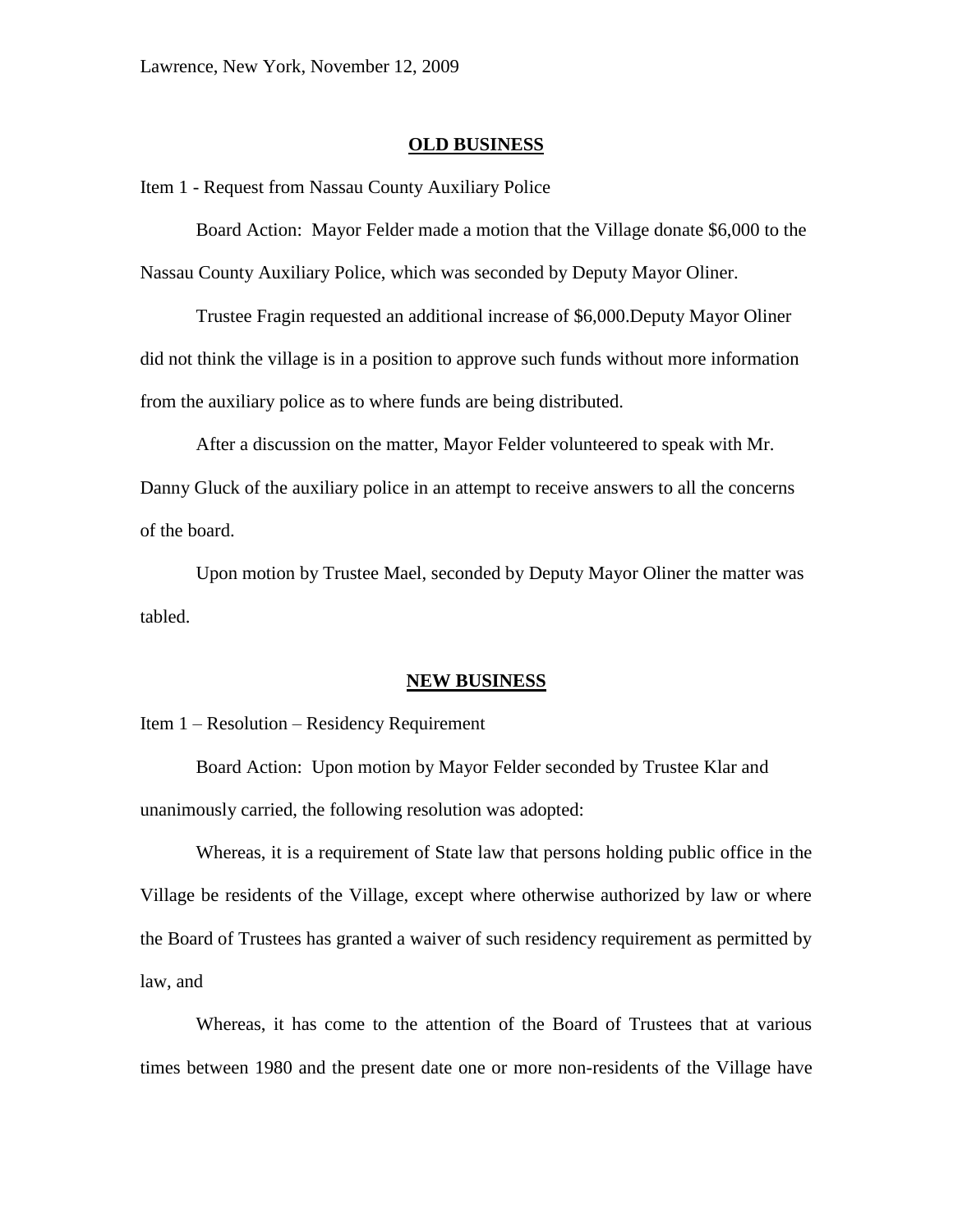been appointed as Village public officials and the residency requirement for such persons was waived, without such waiver appearing in the minutes of the meetings of the Board of Trustees, and

Whereas, the Board of Trustees wishes to document in the public record of the Board's meetings that non-residents of the Village heretofore appointed to public office in the Village during the period 1980 to and including the present date were granted waivers of the applicable residency requirements,

Now, therefore, be it

RESOLVED, that the Board of Trustees of the Village of Lawrence hereby ratifies and confirms that all non-residents of the Village appointed to public office in the Village during the period 1980 to and including the present date were, and are, granted waivers of any applicable residency requirement provided that such persons maintained a residence in Nassau County (or, in the case of the Village Administrator/Village Clerk-Treasurer, maintained a residence in the State of New York or the State of New Jersey) during the respective terms for which they were appointed.

#### Item 2 – 2009 Holiday Season Parking

Board Action: Trustee Fragin proposed that the last two weekends in November be included in the 2009 Holiday /Season Free Parking.

Upon motion by Trustee Fragin, seconded by Deputy Mayor Oliner with the following vote cast; 2009 Holiday Season Free Parking in the Village Parking Fields #3 and #4 between the hours of 8:00 AM and midnight on the following dates was approved.

Ayes: Nays: Mayor Felder Trustee Klar Deputy Mayor Oliner Trustee Mael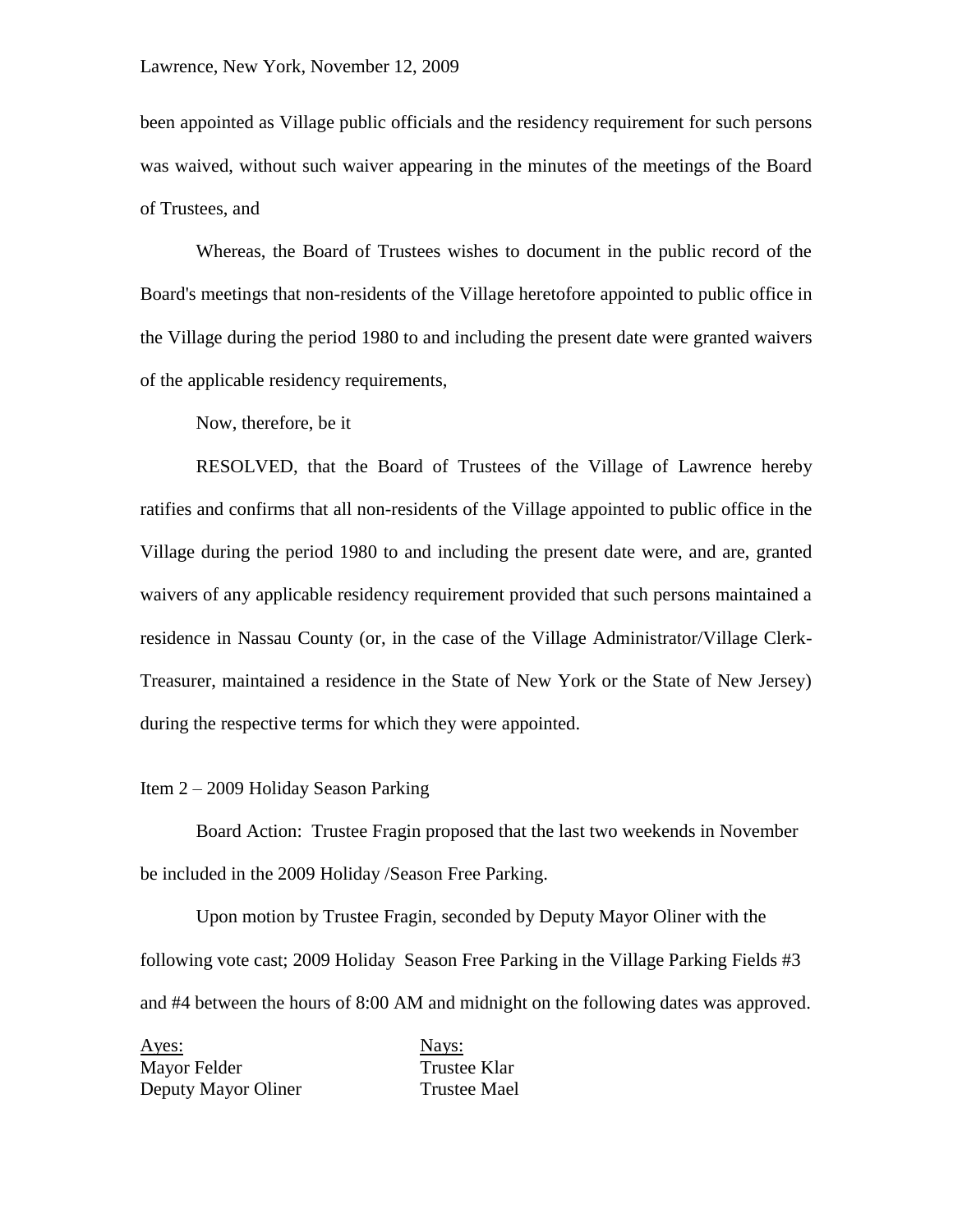### Trustee Fragin

| Saturday and Sunday | November 21 and 22 |
|---------------------|--------------------|
| Saturday and Sunday | November 28 and 29 |
| Saturday and Sunday | December 5 and 6   |
| Saturday and Sunday | December 12 and 13 |
| Saturday and Sunday | December 19 and 20 |
| Saturday and Sunday | December 26 and 27 |

Item 3 – Resolution – Adopting Red Flag Policy and Establishing An Identify Theft Prevention Program *Withdrawn*

Item 4 – *See Recreation Report*

Item 5 – Authorization for Mayor to Execute Documents

Board Action: Upon motion by Trustee Klar, seconded by Deputy Mayor Oliner and unanimously carried, Mayor Felder was authorized to execute Stipulation of Settlement Index No. 99-011207 – Long Island Water Corporation.

Upon motion by Trustee Klar, seconded by Deputy Mayor Oliner and unanimously carried, Mayor Felder was authorized to execute Stipulation of Settlement Index No.2007401952 – Rockaway Hunting Club, 615 Ocean Avenue

Upon motion by Trustee Klar, seconded by Deputy Mayor Oliner and unanimously carried, Mayor Felder was authorized to execute Stipulation of Discontinuance Index No.2007413331 – New York Community Bank, 333 Central Ave.

Item 6 – Resolution – Nassau County Civil Service Liaison

Board Action: Upon motion by Mayor Felder, seconded by Deputy Mayor Oliner and unanimously carried, the following resolution was adopted:

RESOLVED that Janet Magliaro, Secretary to the Board of Trustees, is hereby appointed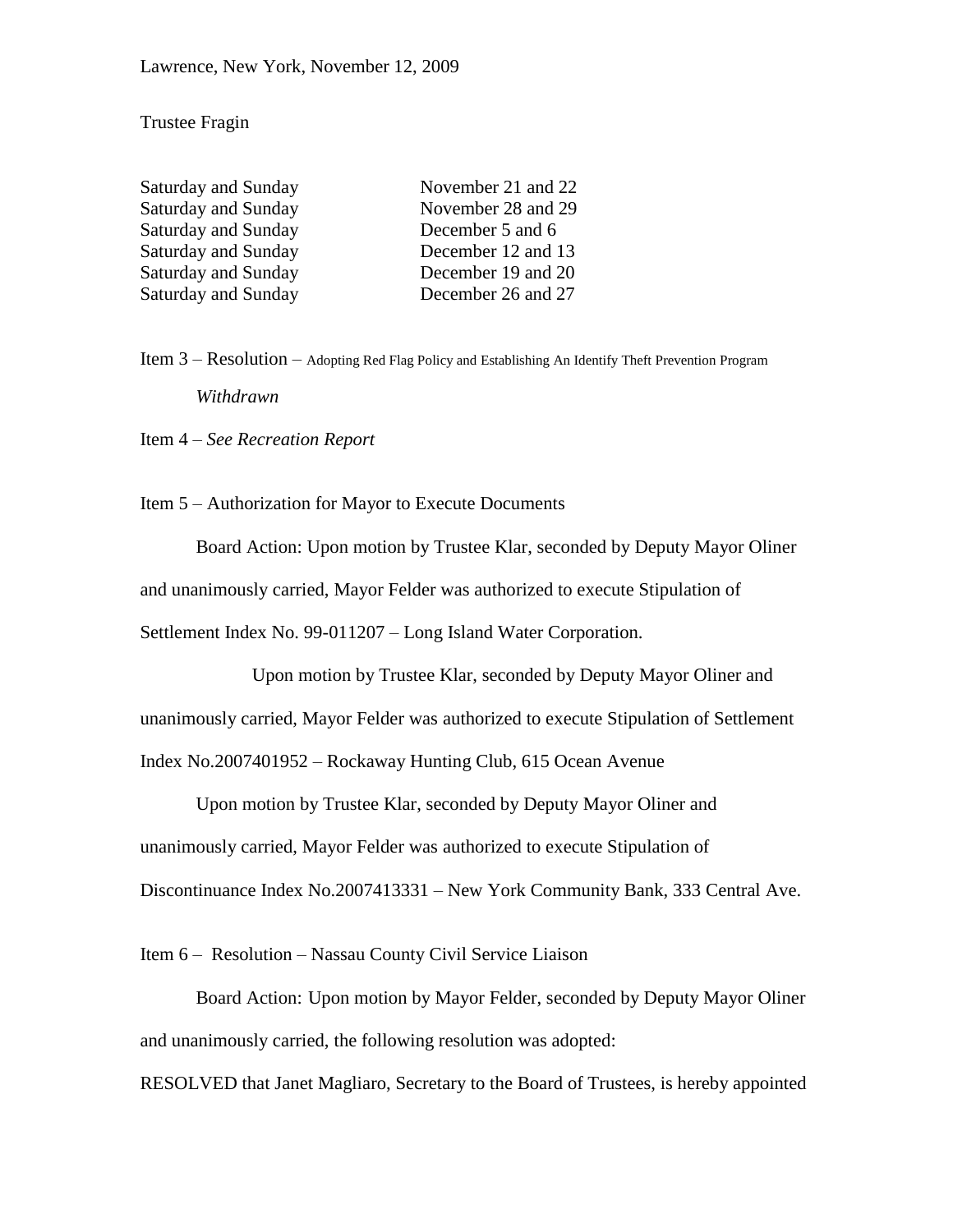Lawrence, New York, November 12, 2009

liaison between the Village of Lawrence and the Nassau County Civil Service

Commission and further authorized to execute documents relating to same on behalf of

the Village of Lawrence.

Item 7 – Bid Award – Street Light Maintenance

Board Action: After a thorough analysis of bids received, upon motion by

Trustee Klar, seconded by Mayor Felder, with the following vote cast:

Ayes: Mayor Felder Deputy Mayor Oliner Trustees Klar Trustee Fragin:

Recused: Trustee Mael

the bid for street light maintenance was awarded to as follows:

Mittman Electrical Construction, Inc. 433 Doughty Blvd. Inwood, NY 11096 David Elefant 516-239-2179 516-239-2467

| <b>DESCRIPTION</b>                                                            | COST      |
|-------------------------------------------------------------------------------|-----------|
| <b>MONTHLY MAINTENANCE</b>                                                    | \$1150.00 |
| FURNISH/INSTALL 15' ALUMINUM POLE                                             | \$800.00  |
| FURNISH/INSTALL 100 WATT HPS CARRIAGE<br><b>FIXTURE</b>                       | \$350.00  |
| FURNISH/INSTALL 15' BLACK ALUMINUM POLE<br>AND 100 WATT HPS CARRIAGE FIXTURE  | \$1450.00 |
| FURNISH/INSTALL 6' BLACK ALUMINUM ARM<br>AND 100 WATT HPS CARRIAGE FIXTURE    | \$850.00  |
| FURNISH/INSTALL SINGLE ARM DAVIT POLE<br>WITH 150 WATT HPS HORIZONTAL FIXTURE | \$1800.00 |
| FURNISH/INSTALL DOUBLE ARM DAVIT POLE<br>WITH 250 WATT HPS HORIZONTAL FIXTURE | \$2200.00 |
| FURNISH/INSTALL 8' BRIGHT ALUMINUM TRUSS<br>ARM                               | \$200.00  |
| FURNISH/INSTALL 150W HPS HORIZONTAL<br><b>FIXTURE</b>                         | \$350.00  |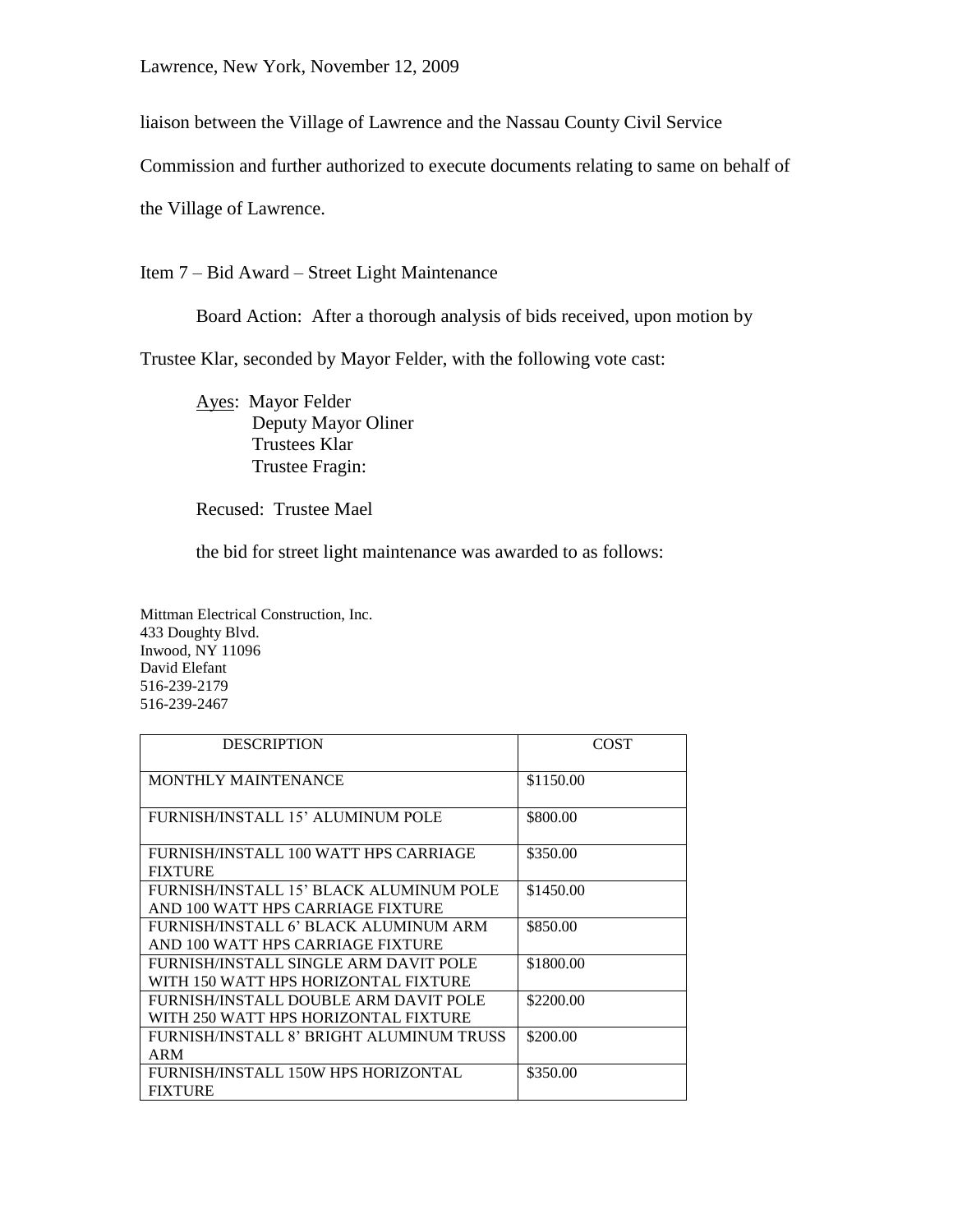| FURNISH/INSTALL 250 WATT HPS HORIZONTAL      | \$420.00  |
|----------------------------------------------|-----------|
| <b>FIXTURE</b>                               |           |
| FURNISH/INSTALL COMPLETE SET OF DOWN         | \$70.00   |
| <b>LEADS</b>                                 |           |
| FURNISH/INSTALL NEW RISE FOR OVERHEAD TO     | \$600.00  |
| UNDERGROUND CONNECTION                       |           |
| FURNISH/INSTALL TRANSFORMER BASE FOR         | \$600.00  |
| <b>DAVIT POLE</b>                            |           |
| FURNISH/INSTALL NEW 6/3 XLP STREET TRUSS     | \$8.50    |
| LIGHT CABLE                                  |           |
| <b>INSTALL 100 WATT HPS CARRIAGE FIXTURE</b> | \$110.00  |
| (VILLAGE SUPPLY)                             |           |
| RELOCATE EXISTING ARM AND FIXTURE TO         | \$350.00  |
| NEW POLE (POLE TRANSFER)                     |           |
| FURNISH/INSTALL 30' ALUMINUM POLE            | \$2600.00 |
|                                              |           |
| FURNISH/INSTALL TRANSFORMER BASE FOR         | \$400.00  |
| <b>TRUSS ARM POLE</b>                        |           |
| FURNISH/INSTALL 15' TRUSS ARM WITH 250       | \$850.00  |
| WATT HPS HORIZONTAL FIXTURE                  |           |
| FURNISH/INSTALL 6' TRUSS ARM WITH 250        | \$700.00  |
| WATT HPS HORIZONTAL FIXTURE                  |           |
| FURNISH/INSTALL 400 WATT HPS FLOODLIGHT      | \$500.00  |
|                                              |           |
| FURNISH/INSTALL 250 WATT HPS FLOODLIGHT      | \$450.00  |
|                                              |           |
| PRICE PER HOUR - BUCKET TRUCK                | \$110.00  |
| <b>W/OPERATOR</b>                            |           |
| LABOR CHARGE PER HOUR FOR WORK NOT           | \$95.00   |
| <b>SPECIFIED ABOVE</b>                       |           |

Item 8 – Fee Schedule – Public Use of Village Facilities

Board Action: Mayor Felder made a motion to allow the Lawrence Association to use the room at the Lawrence Village Country Club this one time, November 18 without charging a fee since the village does not have a fee schedule in place. The motion was seconded by Deputy Mayor Oliner.

Trustee Klar amends Mayor Felder's motion to include that any organization that fits in the category of the law may use the upstairs room at the LVCC.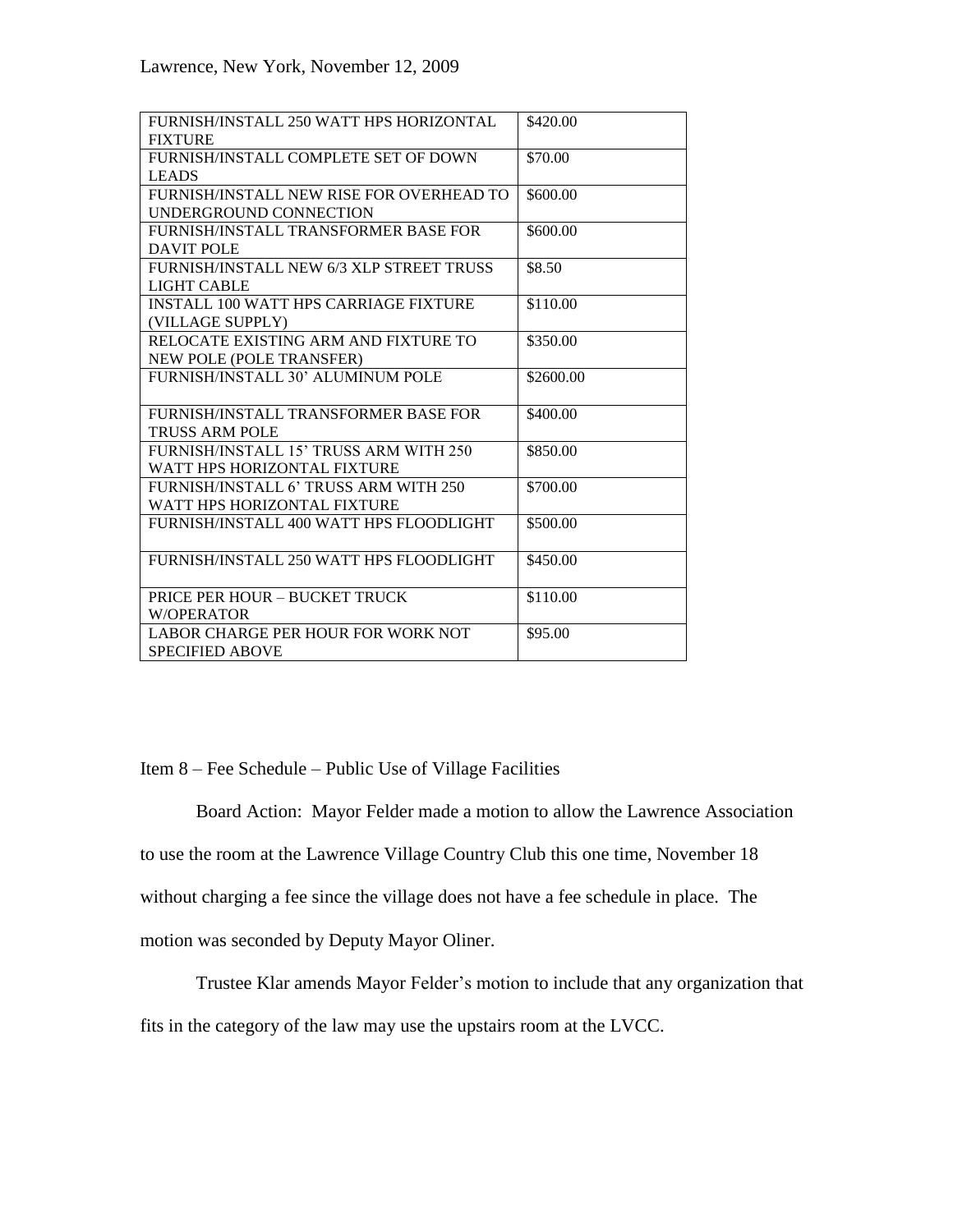Deputy Mayor Oliner further amends Mayor Felder's motion that subject to paragraph A3 of the Policy for Public Use of Village Facilities, any organization with approval of the board may use the upstairs room at the Lawrence village country club without charge. Deputy Mayor Oliner further states that this does not suggest that there will or will not be a fee.

Trustee Fragin stated he is uncomfortable with the idea of moving forward against the village policy.

Trustee Mael stated he was uncomfortable with Mayor Felder's motion when other people using the club need to pay for the room. He wouldn't want to make an exception.

Upon motion by Trustee Klar, seconded by Deputy Mayor Oliner, with the following vote cast, the following was approved:

| Ayes: Mayor Felder,  | Nays:                 |
|----------------------|-----------------------|
| Deputy Mayor Oliner, | <b>Trustee Mael</b>   |
| Trustee Klar:        | <b>Trustee Fragin</b> |

*Until the next Board of Trustees meeting any organization that falls within the purview of the law and with Mayoral approval can use the upstairs room in the Lawrence village country club.*

Item 9 - Bee Ready Fishbein Hatter & Donovan, LLP

Board Action: Upon motion Deputy Mayor Oliner, seconded by Trustee Fragin

and unanimously carried, Bee Ready Fishbeins Hatter & Donovan's retainage fee which

was approved at the October 26, 2009 board meeting is to be increased from \$5,000 to

\$7,500.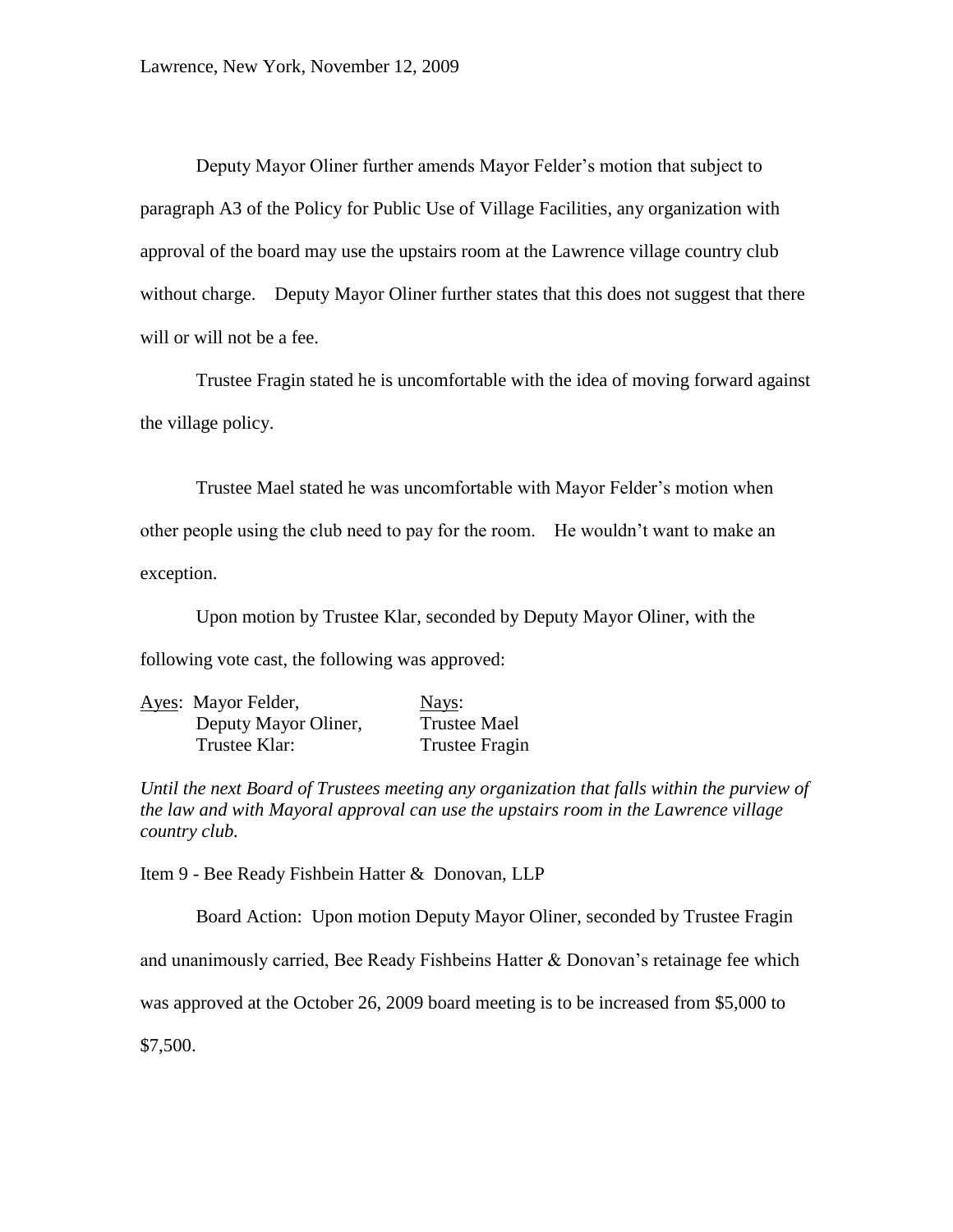Item 10 – Minerva & D'Agostino – Fee Schedule

Board Action: Upon motion by Mayor Felder, seconded by Trustee Klar and

unanimously carried, Minerva  $\&$  D'Agostino's proposal dated November 10, 2009 for an

hourly fee of \$275.00 was approved.

Item 11 – Appointment of Special Counsel

Board Action: Mayor Felder made a motion to adopt the following resolution

which was seconded by Deputy Mayor Oliner and unanimously carried:

RESOLVED, that A. Thomas Levin, Esq. previously retained as Board Counsel is retained instead as Special Counsel to the Village to provide such legal services as may be requested by the Mayor or any member of the Board and to be compensated at the hourly rate of \$250.00 for his services and the services of other attorneys in his law firm. In performing his services, Mr. Levin may utilize other attorneys in the law firm of Meyer, Suozzi, English Klein, P. C. of which he is a member and all payments for the services of Mr. Levin or such other attorneys shall be made to the law firm.

Trustee Mael questioned Mayor Felder as to why he was not appointing Mr. Levin, Village Attorney. At the reorganization meeting in August 2009, Mr. Levin was appointed Counsel to the Board of Trustees and certain board members were under the impression that this appointment was for Mr. Levin to be Village Attorney. Trustee Klar concurred.

Trustee Fragin expressed his appreciation to Mr. Goldman for his service to the Village and his efforts to the community that go way and beyond. He stated this is not a personal issue; there is an issue with an overlap of attorneys.

Trustee Mael made a motion to authorize zero compensation to Ronald Goldman, acting as Village Attorney without prior approval of the Board of Trustees. The motion was seconded by Mayor Felder with the following vote case:

| Ayes:         | Nays:                 |
|---------------|-----------------------|
| Mayor Felder  | Deputy Mayor Oliner   |
| Trustee Mael. | Trustee Klar          |
|               | <b>Trustee Fragin</b> |

Motion does not pass.